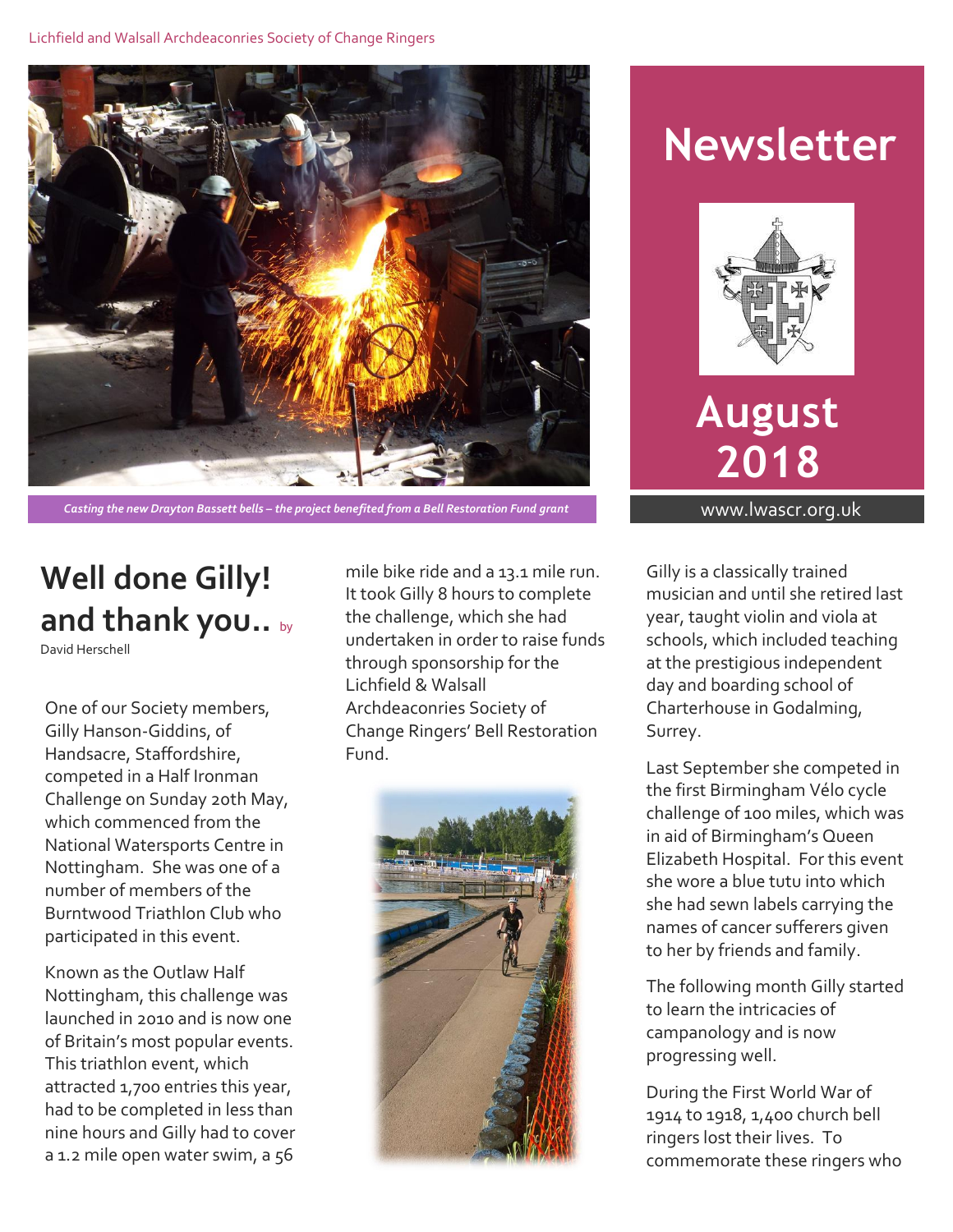sacrificed their lives for their country, the international organisation of the Central Council of Church Bell Ringers recently launched a nationwide campaign known as Ringing Remembers to recruit 1,400 new bell ringers. Gilly is one of these new recruits participating in the project and now rings at the church of St Nicholas, Mavesyn Ridware. When this project ends on 11 November 2018 she will receive a badge for having participated.

In this year's Outlaw Half Nottingham event Gilly was contestant number 1415 and had to start her trial at 07:00 hrs.

Prior to the event she had said to the local press, "Church bells sound fantastic, especially at Christmas, New Year and at weddings.

The Lichfield & Walsall Archdeaconries Society of Change Ringers' Bell Restoration Fund was set up some years ago to raise funds to help churches in replacing and repairing bells and their fittings.

Since I started ringing last year, I have found bell ringing is a wonderful activity for fitness and brain stimulation. It is an activity I strongly recommend!"

To date, Gilly has raised a total of £1,750 towards the Society's bell restoration fund. Anyone who has not yet made a donation, and now wishes to do so, should contact the Society's Secretary, Jean Nixon on

**sec@lwascr.org.uk** for more information on how to donate. Gilly is certainly to be congratulated on completing the challenge and for having collected – and is still collecting – such a marvellous sum for the Society's bell restoration fund. She, herself, wishes to thank all those who have so far supported and sponsored her.



### **Challenge 20 for the BRF** by John Mulvey

As some of you may know in the last few years the Bell Restoration Fund has awarded grants to a number of proposed bell restoration schemes in our society area, a number of these have yet to be paid.

This means that the actual funds available in case of any further grant applications is extremely small.

In the last year, the committee has been considering different ways of raising extra income and we have been very grateful to Gilly of Mavesyn Ridware for the

money she raised by her sponsored ironman event.

Individual events by members in support of the restoration fund are very welcome boosts to the restoration fund but do not provide a known regular income on which the committee can plan its grant giving.

I therefore would like to challenge the membership to join me in providing a regular income for the BRF. I propose to donate £10 a month, gift aided, by direct debit to the fund. The challenge is for AT LEAST 19 others to join me in giving a similar amount by 2020.

By giving £10 a month, the equivalent of three Costa coffees or pints of beer, that will produce  $£120$  a year plus gift aid of  $£30$ . If 19 others gave the same this would be an annual income of £3,000. Let's see if together we can reach and hopefully surpass this target of 20 direct debits.

Please contact Jim Nixon, the Treasurer , to get details of the Society bank account for your direct debit and gift aid form.

#### **treasurer@lwascr.org.uk**

#### **More ways to support the BRF:**

- **Join the Hundred Club.**
- **Organise your own sponsored activity or fund raising event.**
- **Dedicate a peal or quarter to the fund and donate.**
- **Remember the fund in your will.**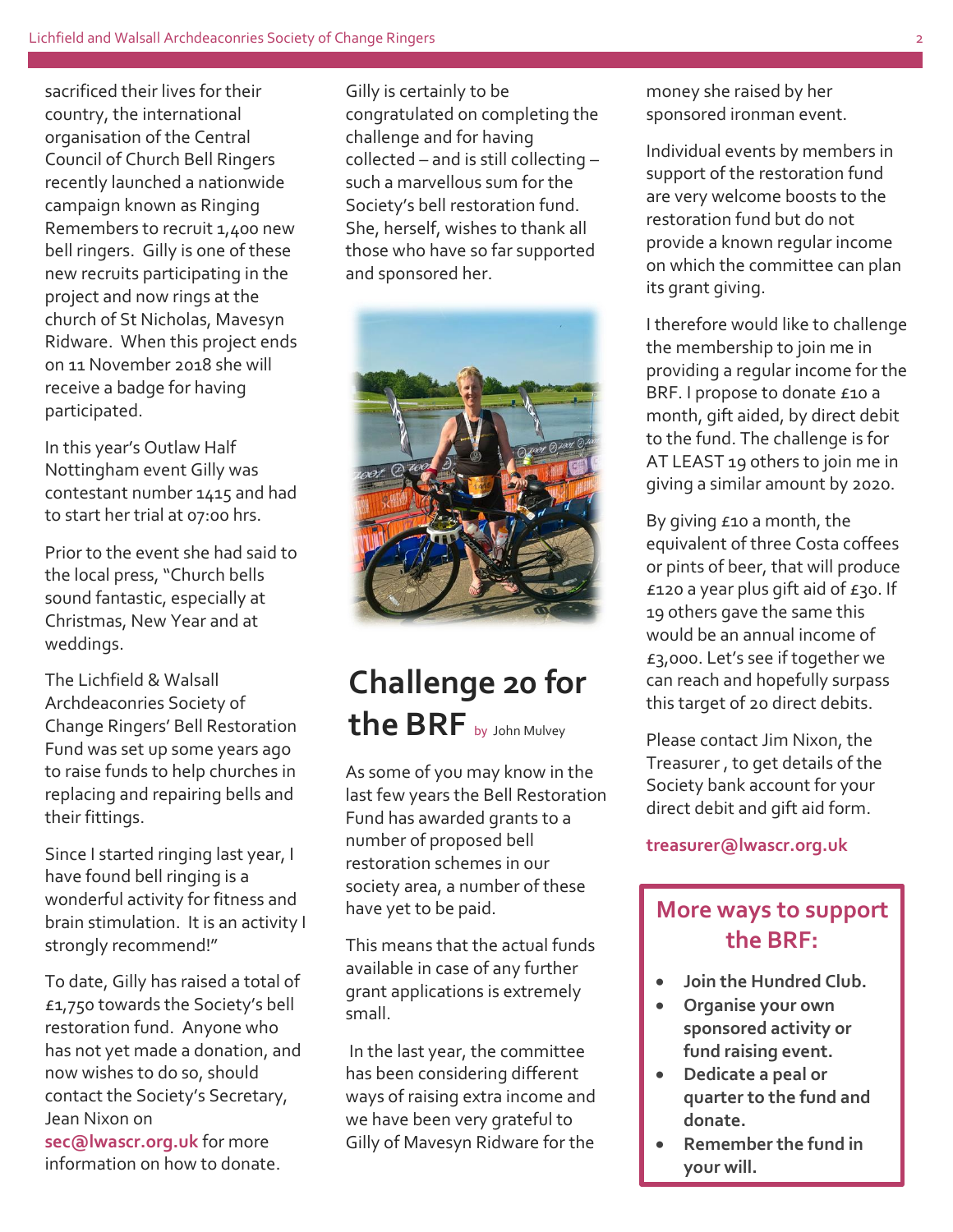#### **A royal visit to St. Editha's Tamworth** by Kevin Jackson

On the 12th June it was 1,100 years to the day of the death in Tamworth of Aethelflaed, Lady of the Mercians.

Daughter of King Alfred the Great and wife to Aethelred who together led the battle to defend the ancient kingdom against Viking invaders, shaping the destiny of all England.

The Church is dedicated to St. Editha who is patron saint of the town and niece to Aethelflaed.



HRH The Earl of Wessex (Prince Edward) led a national tribute to his royal ancestor the warrior Princess of Wessex.

The service was attended by His Excellency the Danish Ambassador, six bishops, lordlieutenants, military and civil representatives, historians and

archaeologists along with the cast of the popular TV drama The Last Kingdom.



To mark this special occasion, Tamworth bell ringers had the pleasure of ringing for the service.

It was a great opportunity for two of our young ringers (Peter Biggin & Tamzin Gulliver, pictured) to ring for something very special indeed.

Rounds and call changes were the order of the day as both have only been ringers a short time, but are now showing great promise as the next generation of ringers in the town.

The church & tower were both well attended on the day despite the fact the service was held on a Tuesday during working hours.

We were able to provide bells before and after the services thanks to people giving up free time or employers and schools allowing time off. Special thanks to the following:

Andrew Else, Kay Else, John Mulvey, Norman Attaway, Beryl Attaway, Hazel Fisher, Brian Taylor, John Wybrew, Kevin Jackson, Tamzin Gulliver, Peter Biggin, Alan Munday (Polesworth) and Wendy Munday (Polesworth).



#### **Bell handling teachers' course**

John Mulvey is proposing to repeat the Association of Ringing Teachers (ART) Module 1 bell handling teachers' course in the autumn at Tamworth.

The course will surely help towards the task of recruiting and training the 1400 more ringers required for the commemoration of the 100th anniversary of WW1, as well as helping ringing teachers produce ringers that can safely handle a bell and progress confidently.

If you'd like to join the course (cost £20), please contact John: **belladvisor@lwascr.org.uk**

More information on the course: **https://bit.ly/2P1Nzl2**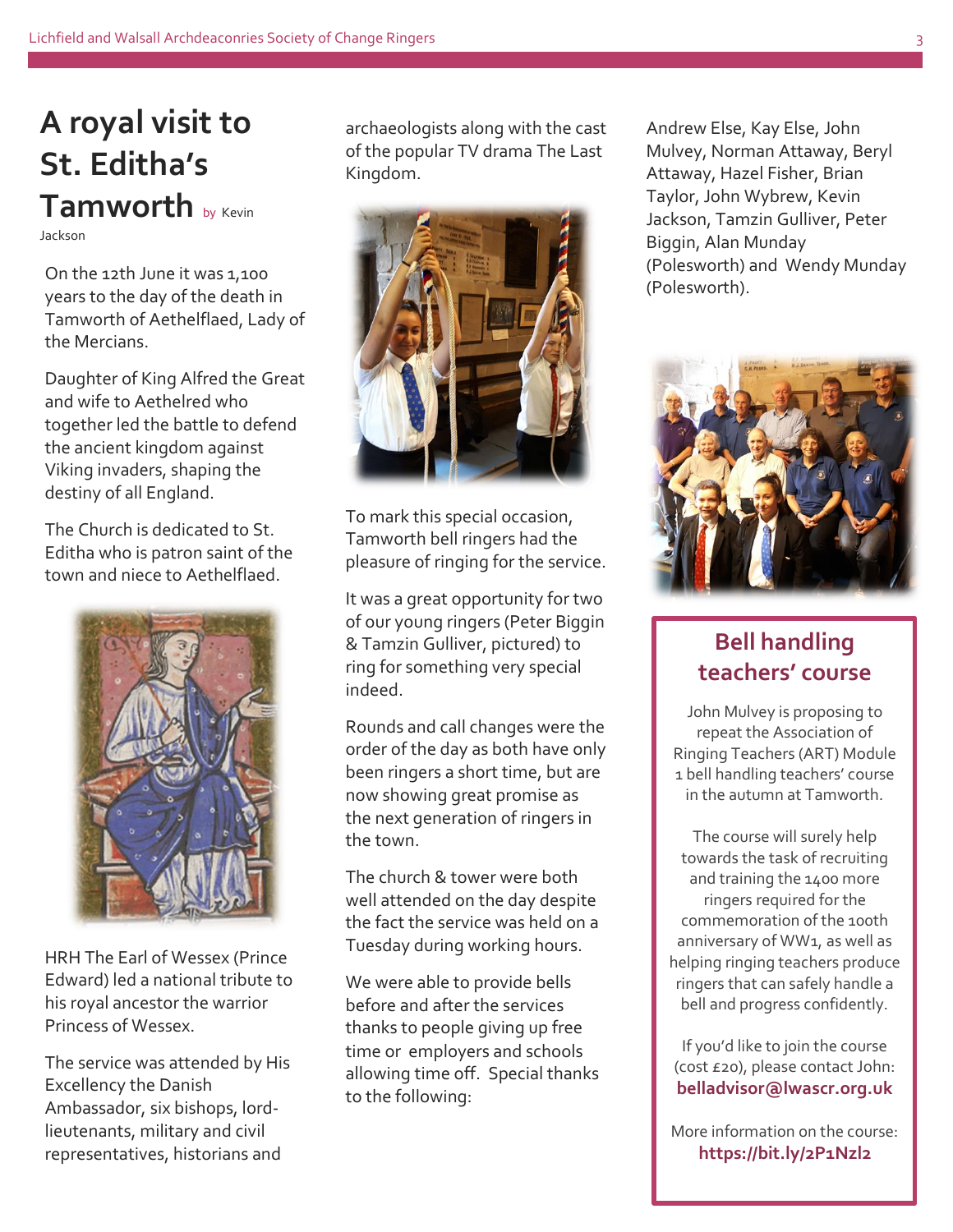### **Snippets of history** by John Burton

**We want to hear your stories of present and past ringing achievements – send to: newsletter@lwascr.org.uk**

**This edition, we hear from John Burton about a 1974 national ringing record.**

A national record was achieved by an LWASCR band on 11<sup>th</sup> December 1974:

**Ten** quarter peals of major in **ten** different towers; **ten** different methods in one day; **8** ringers, **6** conductors.

**The towers**: Netherton, Pensnett, Coseley, Wolverhampton\*, Tettenhall, Brewood, Penkridge, Cannock, Bloxwich, Walsall\*

**The ringers**: Geoff Pick, Richard Dorrington, Steve Yates, Roger Riley, John Burton, Philip Davies, Philip Johnson, Ken Russell.

**The methods:** St Clements, Yorkshire Surprise, Oxford Treble Bob, Rutland Surprise, Double Norwich, Plain Bob, Cambridge Surprise, Little Bob, Lincolnshire Surprise, Kent Treble Bob.

**Start:** 7:30am, Netherton **Finish:** 9.35pm, Walsall

Geoff Pick and John Burton still ring locally.

\*Front eight

## **11th November, 2018, what will your tower do?** by

David Herschell

I would like to issue a press release regarding any special ringing that is planned in our Society's area to commemorate the centenary of the Armistice of 1918, which marked the end of the First World War. I intend to send this press release to as many media outlets as possible to increase awareness of how bell ringers in this area intend to commemorate this centenary.

In July of this year, the Government's Department of Digital, Culture, Media & Sports issued an announcement in which, amongst other things, invited all bell ringers to join the nation in marking the centenary of the end of the First World War by ringing church bells.

They would like this ringing to take place at 12.30pm on 11 November so as to coincide with the nation's tribute when thousands march past the Cenotaph in London.

#### **In 1918 the Armistice occurred on Monday 11 November; this year 11 November will fall on a Sunday, which also happens to be the annual Remembrance Sunday.**

There is, therefore, plenty of time to make your plans, which could be any of the following:

**• Ringing the bells half-muffled, or even deeply (fully) muffled if you have sufficient muffles**

**• Including in the ringing one of the ringers who has been recruited under the Ringing Remembers initiative to get** 

**1,400 new ringers to replace that number of bell ringers lost in that war**

- **Ringing a peal or a quarter peal**
- **Publicising through an exhibition of, or the laying of a wreath for, a ringer from your tower who lost their life in the war**
- **Making known that you have recruited a new ringer or ringers under the Ringing Remember initiative who is/are currently being trained and is/are not yet sufficiently proficient to be able to take part in the centenary ringing.**

I would be grateful if you would send me as soon as possible details of anything your tower has planned, to commemorate this centenary of the Armistice of 1918.

This information must include the date and timing of any ringing that you will be undertaking, especially if this will be taking place at a different time, or even on a different date, to the national commemoration of 12.30pm on Sunday 11 November.

Please send your information to:

#### **pro@lwascr.org.uk**